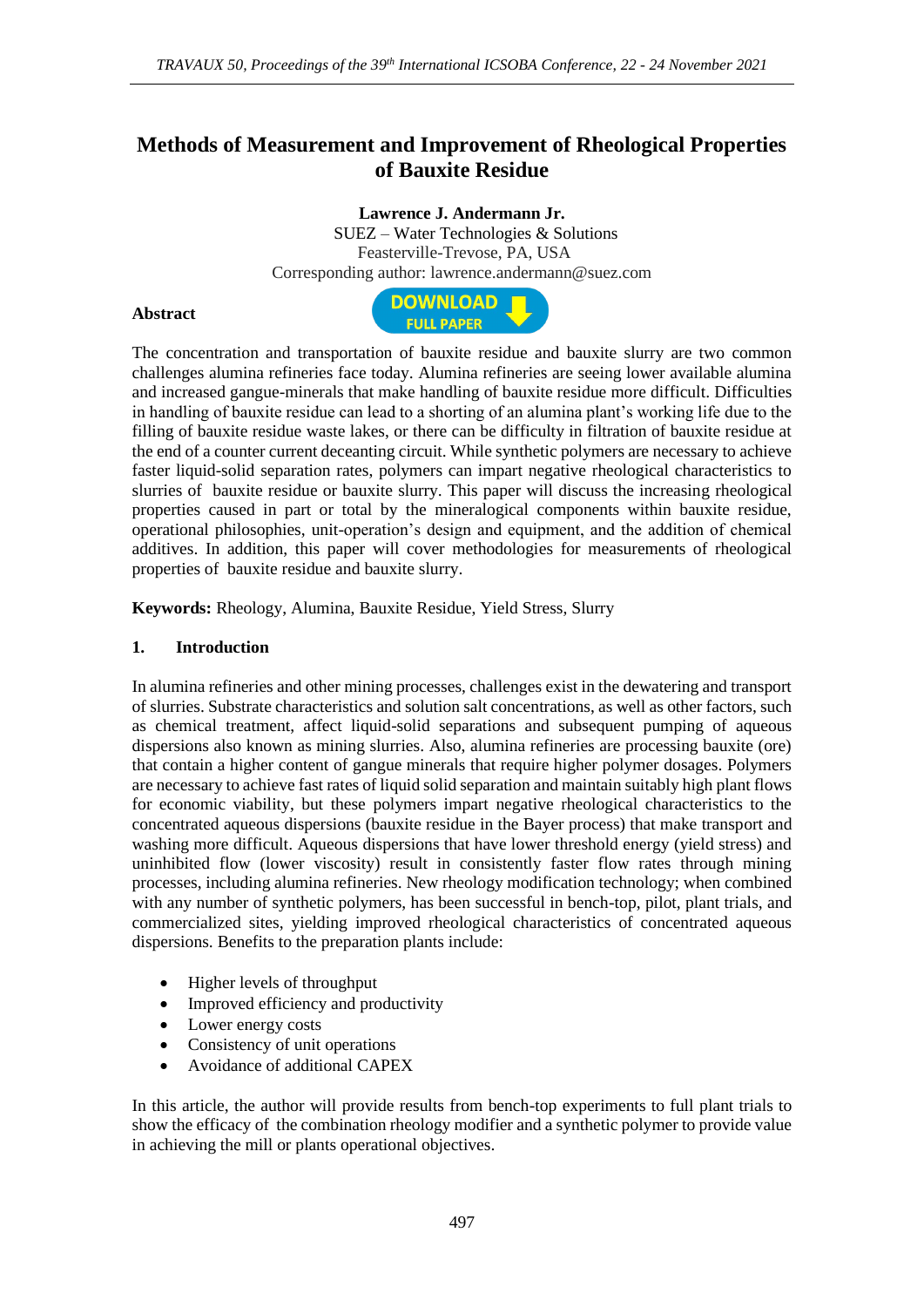## **2. Background**

Rheology modifiers effectively treat process slurries, tailings and concentrates. Other benefits over treatment with flocculant alone, include increased settling rate, less scaling, and improved filtrate clarity.

Trials of the rheology modifiers focused on applications characterized by difficult to process aqueous dispersions due to ore quality, process material quality, nature of aqueous solution, under-designed unit operations. Multiple studies of aqueous dispersions have identified and characterized properties that have negative impacts on liquid-solid separation and transport. For example, Klein et al [1] outline factors that impact of the rheological properties of slurries;

- Solids concentration
- Particle morphology
- Particle size distribution
- pH
- Ionic strength of aqueous phase
- Chemical additive

Examples of unit operations that are affected by the aforementioned factors are:

- Pumping
- Transport
- Grinding
- Gravity concentration
- Flotation
- Mixing
- Leaching
- Thickening
- Tailings disposal

Chemical additives, such as flocculants, coagulants, and dispersants, create particle to particle aggregation, networks. Another study depicts an increase in slurry viscosity as these structures develop [2]. As with other authors, the author of this paper propose that the morphology of networks resulting from chemical treatment without the use of rheology modifiers can negatively affect the rheological properties of these aqueous dispersions [3]. Rheology is the study of deformation of flow and matter, which included both viscosity, yield stress, etc. Viscosity is the internal friction of a fluid that gives the tendency to resist flow; that is defined as the ratio of the shear stress to the shear rate. Since mining slurries are non-Newtonian fluids, flow does not begin until the slurry's yield stress is exceeded. Yield stress is the critical shear stress that must be exceeded before irreversible deformation and flow may occur. In measuring yield stress, it is important that the yield stress be measured at the same point in the compaction regime. That is, measurements of yield stress should be taken at or near terminal compaction (point closest to maximum compaction attainable due to repulsive forces of polymer and other repulsive forces). Otherwise, there would be a variation in the results obtained in the rheological measurements; that is, workers have shown that with a variation of time, the magnitude of the rheological measurement changes. Yield stress is conveniently determined by a vane technique. The authors utilized the yield measurement to characterize treated and untreated slurry's rheological properties very similar to that used by Liddell and Boger for their work with yield stress measurements in concentrated suspensions [4,5]. Typically, rheologist test a combination of rheology modifiers with a range of synthetic flocculants, whereby the right flocculant and rheology modifier were chosen for a particular substrate that results in a network morphology that is conducive for flow,